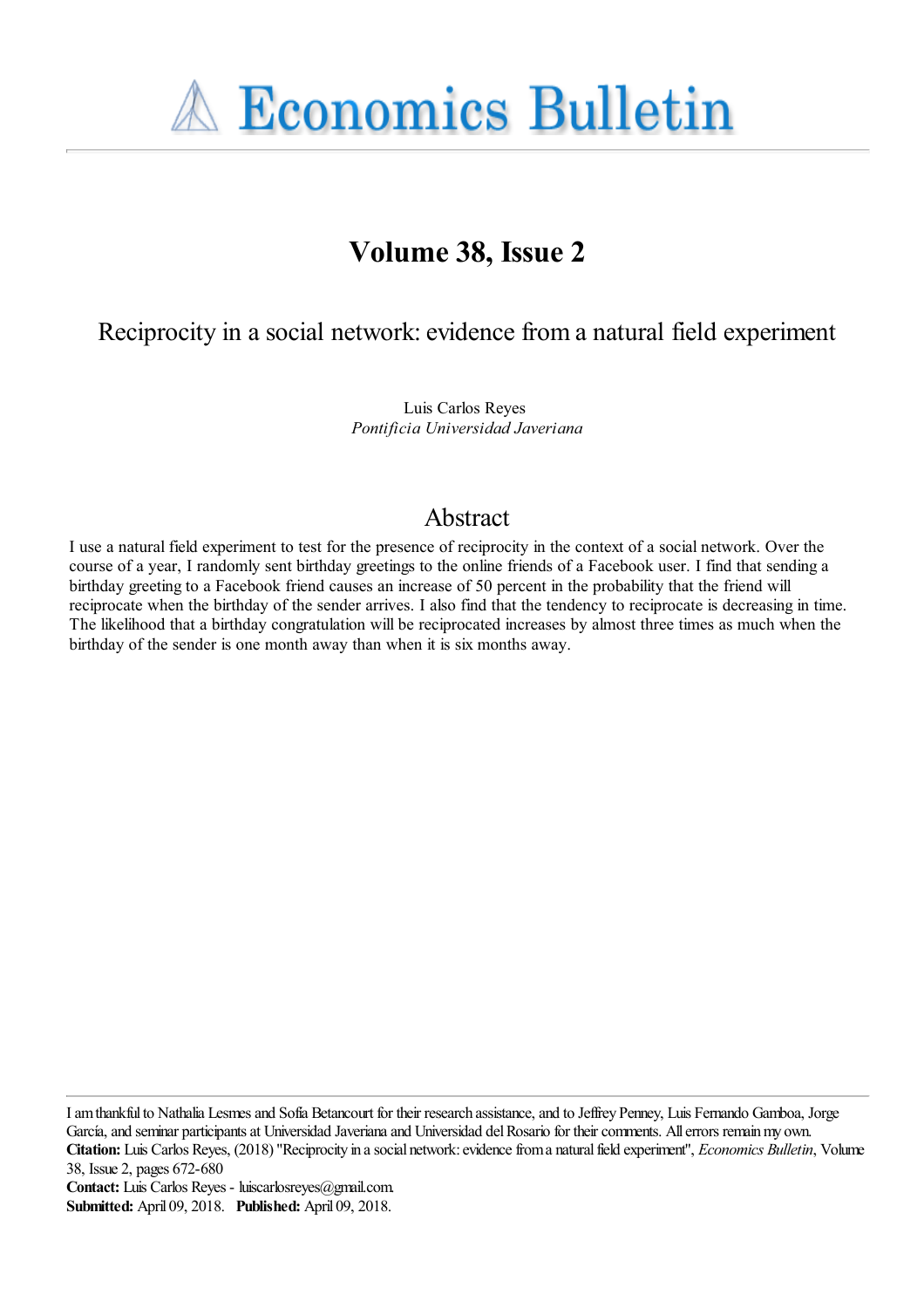Facebook's birthday feature is a seemingly small but cleverly gracious component of the digital universe. When you join the massive site, you enter in the date you were born, leaving off the year if you choose. You don't do this because you are a birthday-fanatic who expects weeks of flowers. You do it because well, you're also entering in where you went to college and whether you like "Rescue Me," so why not your birthday?

And then the day arrives. Alerted to its imminence, and then to its arrival, Facebook friends have been conspicuously urged on their own pages this way: "Joe Jones. It's his birthday. Say happy birthday." To honor this command, they need only click "Say happy birthday" and type a few characters. It takes effort and misanthropy to refuse.

- Virginia Heffernan, The New York Times<sup>[1](#page-1-0)</sup>

#### 1 Introduction

As of June 30, 2016, Facebook had 1.71 billion monthly users, or around 23 percent of the world's population<sup>[2](#page-1-1)</sup>. There is evidence that relationships on Facebook are socially and psychologically important to the participants [\(Wilson et al., 2012\)](#page-6-0), many of whom exchange birthday greetings through the website. For example, [Greitemeyer et al. \(2014\)](#page-5-0) surveyed college students about the number of greetings that they had received on their most recent birthday. Controlling for age, sex, and number of Facebook friends, the students who reported more birthday greetings scored higher in standard psychological measures of selfesteem and of perceived control over their lives, and lower on a measure of loneliness. The results support the intuition that social interaction on Facebook, and specifically birthday greetings, can mirror offline interpersonal relationships. They have the potential of affecting the fulfillment of the "four fundamental human needs: need to belong, need to maintain reasonably high self-esteem, need to perceive a sufficient amount of personal control over one's social environment, and need to be recognized as existing in a meaningful way" [\(Greitemeyer](#page-5-0) [et al., 2014\)](#page-5-0). Because of Facebook's widespread use and the significance attached by users to their online relationships, this platform is an ideal environment to test hypotheses about people's social behavior in a non-laboratory, everyday context.

In this paper, I explore the question of whether reciprocating behavior - often observed in laboratory experiments, but not extensively documented through natural field experiments - is a characteristic of online interpersonal relationships. The setting of the experiment is Facebook.

Over the course of a year, I randomly sent birthday greetings to the friends of a Facebook user. Because individuals derive psychic benefits from a birthday greeting, and the natural way to reciprocate this gesture is to congratulate well-wishers when their birthday arrives, I expect that randomly sending a birthday greeting to a friend will increase the likelihood of being congratulated by him or her on one's birthday. I find evidence consistent with a preference for reciprocity: congratulating a friend on their birthday caused an increase of

<span id="page-1-0"></span> $1<sup>1</sup>$ http://opinionator.blogs.nytimes.com/2011/08/14/the-social-economics-of-a-facebook-birthday/ (Last accessed: May 20, 2014)

<span id="page-1-1"></span> $^{2}$ http://newsroom.fb.com/company-info/ (Last accessed: August 24, 2016)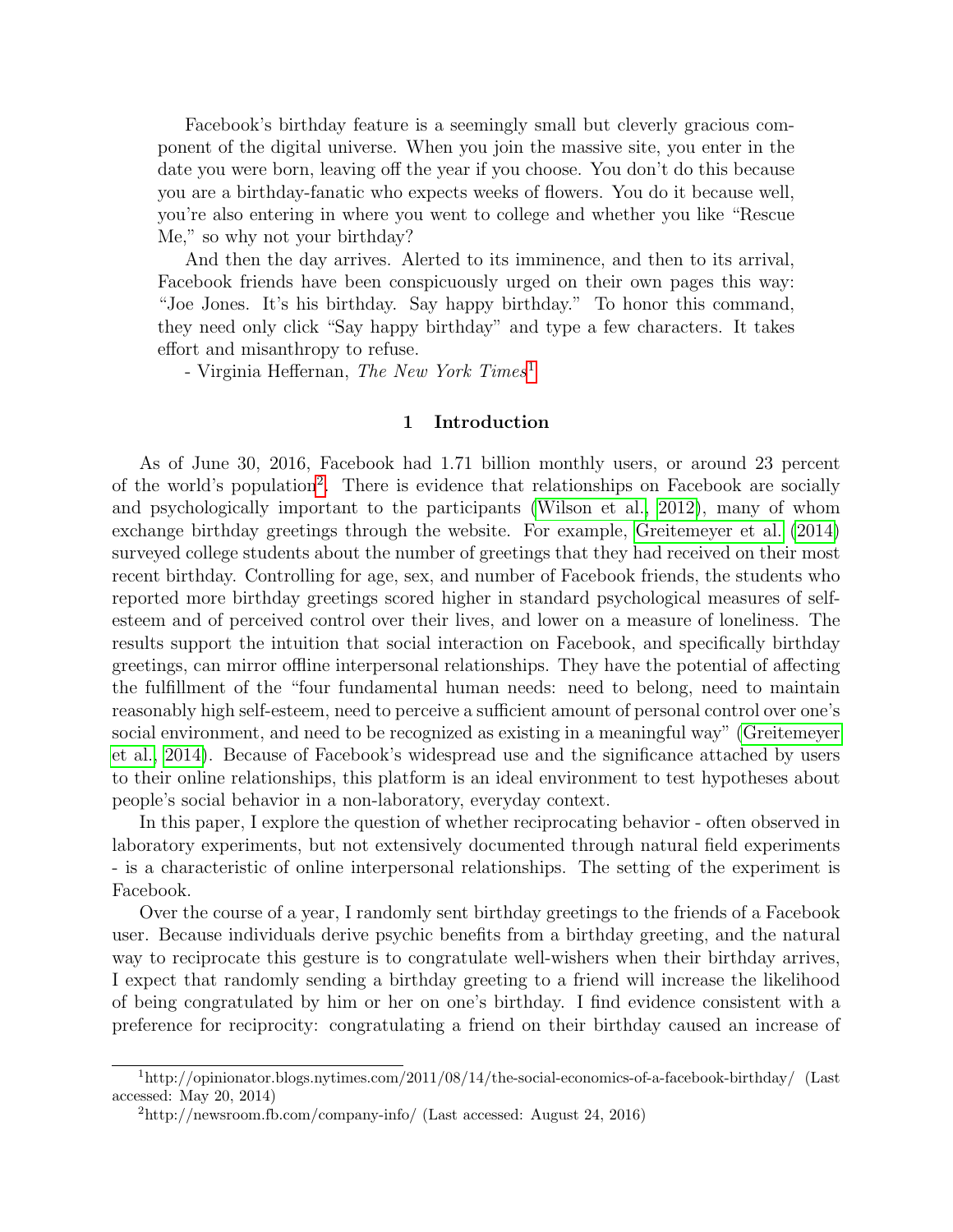nearly 50 percent in the probability that the friend would send a birthday greeting. Moreover, I find that the likelihood that a birthday congratulation will be reciprocated declines as more time elapses between receiving it and giving it. The probability of having one's birthday greeting reciprocated increases by nearly three times as much when the sender's birthday is a month away than when it is six months into the future.

The results provide empirical support for the idea that reciprocity matters when thinking about real-life human behavior. Traditional economic notions of rationality, which call for modeling people as maximizing a measure of utility that depends exclusively on material consumption or statically on the utility functions of others, fall short of explaining a wide range of phenomena related to reciprocity [\(Sobel, 2005\)](#page-6-1). Take the following example: an aggrieved lover's utility function does not depend on the former beloved's utility in the same way that it did before a breakup. Her utility function may continue to have his utility as an argument, but it will now decrease rather than increase in this variable. This insight has many applications. For instance, vote-buying in developing countries seems to rely on voters' intrinsic preference for reciprocating the gifts provided by the vote buyer [\(Finan and](#page-5-1) [Schechter, 2012\)](#page-5-1). Preferences are not necessarily static, and other people's actions toward us can change them because we like to be nice to those who are nice to us and mean to those who treat us meanly.

Most of the empirical evidence for reciprocating behavior comes from the laboratory. Artefactual experiments<sup>[3](#page-2-0)</sup> such as these are problematic in two ways. Subjects may want to please the experimenter, reacting to the treatment in the way they think he or she wants them to react, thus leading to spurious conclusions [\(List, 2011\)](#page-6-2). Moreover, it is rarely obvious whether the behaviors observed in a laboratory setting will transfer to the natural environment of the subjects. These problems can be overcome using natural field experiments, in which subjects are in their natural environment, unaware that they have been randomly assigned to a treatment or control group by the experimenter. This paper contributes to the literature that demonstrates the existence of reciprocating behavior on the field (e.g., [Gneezy and List, 2006;](#page-5-2) [Kube et al., 2012\)](#page-5-3). Much of this literature looks at how workers increase their productivity in response to gifts from their employer.

By focusing on reciprocity in informal social relationships rather than contractual ones, I tap into a different but crucial type of interaction that is at the basis of other kinds of economic relations. For example, informal social networks play an important role in job searches [\(Ioannides and Loury, 2004\)](#page-5-4), migration decisions [\(Munshi, 2003;](#page-6-3) [Mckenzie and](#page-6-4) [Rapoport, 2007\)](#page-6-4), informal insurance in traditional villages [\(Townsend, 1994\)](#page-6-5) - even when it is mediated by modern technology [\(Jack and Suri, 2014\)](#page-5-5) - , and the diffusion of information about microfinance in developing countries [\(Banerjee et al., 2013\)](#page-5-6), among others. Finally, I make a novel contribution to the large and growing literature about Facebook, which spans several social sciences [\(Wilson et al., 2012\)](#page-6-0).

Naturally, there are important limitations to the results presented here: the costs of sending birthday greetings on Facebook are close to zero, and where reciprocity is more costly one might expect that it would be less frequent. At the same time, reciprocity in several economically relevant relationships - whether mediated by online social networks or not - is also nearly cost-free: forwarding a friend's resume to a potential employer in response

<span id="page-2-0"></span><sup>&</sup>lt;sup>3</sup>I use the categories proposed by [List \(2011\)](#page-6-2) to classify experiments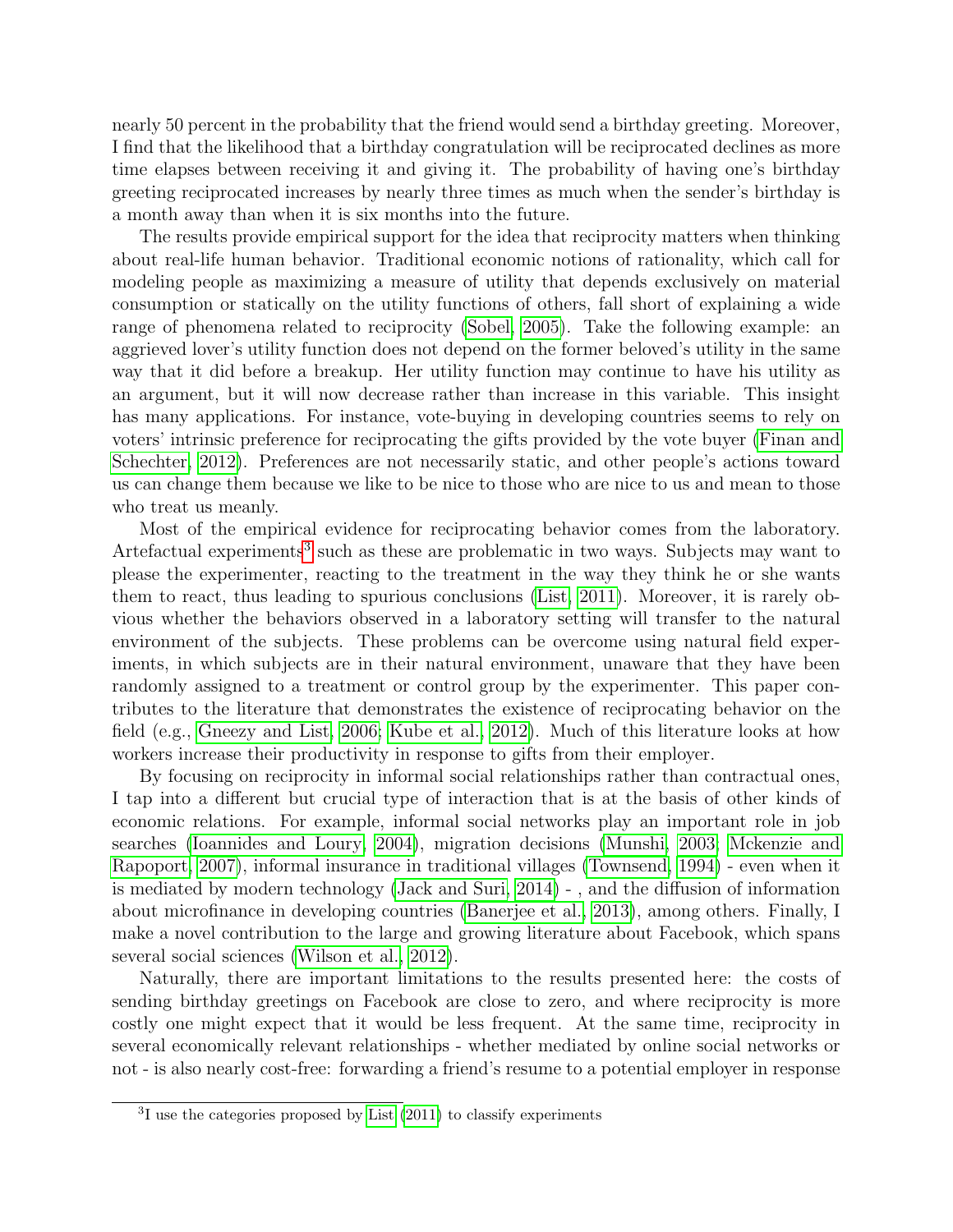to a kind gesture from that friend, or conveying information about migration destinations or financial opportunities has little or no cost. The results presented here would apply most directly to settings of that nature.

There are two more sections in this paper. The next one describes the experimental design, and the final one presents and discusses the results.

## 2 Experimental design

I examine the probability of receiving a birthday greeting from a friend on one's Facebook timeline, conditional on having congratulated the friend on his or her birthday.

There is one treatment group and a control group. The treatment consisted of posting a birthday greeting on a person's timeline, starting in May of 2014 (when the birthday of the Facebook user took place) and ending in May of 2015.

Participants were chosen for the experiment if they had revealed their date of birth on Facebook and if social convention allowed for either congratulating them or not on their birthday<sup>[4](#page-3-0)</sup>. This left a total of 308 experimental subjects. They were arranged by date of birth, and bins with two individuals were created. The first individual in each bin was assigned to the treatment(control) group with probability of 0.5, and the other user was assigned to the control(treatment) group. Descriptive data on gender, educational attainment, and marital status were collected from profile information and complemented with information known from personal interaction. Birthday greeting history, number of Facebook friends, and duration of Facebook friendship were collected exclusively from profile information. However, only data on whether birthday congratulations were sent or received, gender, and days before the user's birthday were available for all participants.

## 3 Results

Table [1](#page-7-0) summarizes the data. The user was congratulated by 20 percent of his Facebook friends. Because some users restrict postings on their timeline, not every single individual who was originally assigned to the treatment group received a greeting: only 46 percent of the subjects did. 41 percent had been congratulated by the user on at least once between 2007 and 2014. In turn, 37 percent of the user's friends had congratulated him at least once between 2007 and 2014 (the percentage of friends who congratulated him on any given year fluctuated between 14 and 21 percent). The subjects have on average 584 friends of their own. Those who reveal their age (less than half of the sample) are on average 34 years old. The average birthdate takes place 181 days before the user's, and he has been Facebook friends with each individual around 6 years on average. Roughly 47 percent of his friends are married, and 49 percent are male. Most are college graduates, almost half have graduate degrees, and 22 percent have obtained research doctorates.

The results of the experiment are shown in Table [2.](#page-8-0) The first column shows the OLS estimate of equation [1:](#page-3-1)

<span id="page-3-1"></span>
$$
greeting_i = \alpha + \beta T_i + e_i \tag{1}
$$

<span id="page-3-0"></span> ${}^{4}E.g.,$  the user could not randomize birthday greetings to his parents.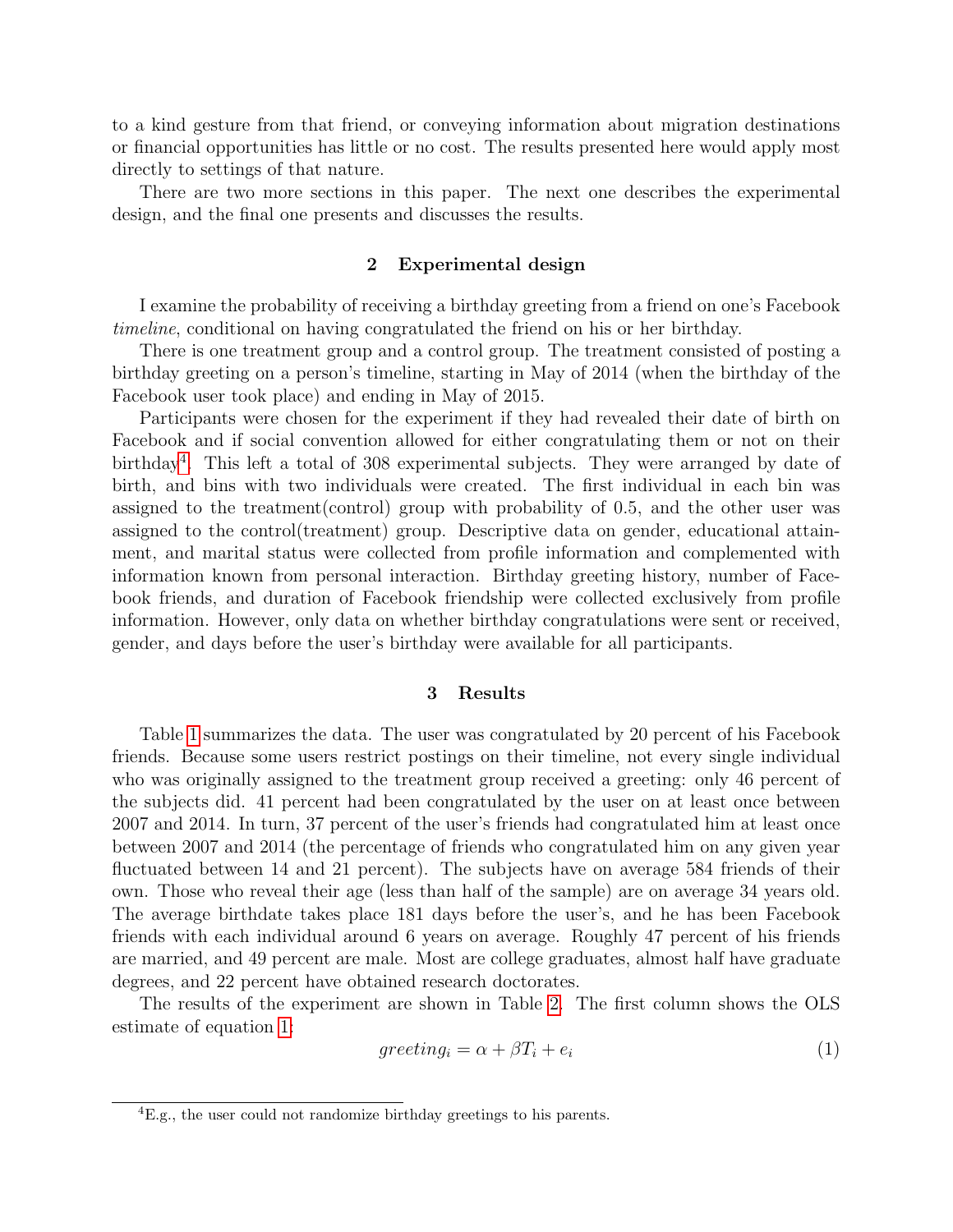where  $greeting_i$  is an indicator variable for whether individual i sent a birthday greeting to the user,  $T_i$  is an indicator for whether the user congratulated i on his or her birthday, and  $e_i$  is a random error term.  $\beta$  is the causal effect of sending a birthday greeting to i on the probability that  $i$  will reciprocate the greeting. The second column gives the OLS estimate of equation [2:](#page-4-0)

<span id="page-4-0"></span>
$$
greeting_i = \alpha + \beta T_i + \mathbf{X}'_i \gamma + e_i \tag{2}
$$

where  $\mathbf{X}_i$  is a vector of controls included to increase the efficiency of the estimate of  $\beta$ . The third column includes in  $X_i$  interactions of the treatment with the controls in order to look at heterogeneous effects. I only include control variables that are available for the entire sample, and robust standard errors are used throughout.

In (1) and (2), the point estimates of  $\beta$  are 8 and 7 percentage points respectively. Roughly 17 percent of the control group congratulated the user, so  $\beta$  is quite large by comparison: it implies that the probability of receiving a birthday greeting increases by 46 percent as a result of congratulating someone on their birthday. The effect is statistically significant at the 10 percent level. Column  $(2)$  shows that having congratulated i at some point in the past is associated with an increase of 8 percentage points in the probability of receiving a birthday greeting from them. The strongest predictor, by far, of whether  $i$ will send a birthday greeting is their having done so in the past. It is associated with a 33 percentage point higher likelihood of sending good wishes, and it is significant at the 1 percent level. Male friends were also 10 percentage points more likely to send a birthday greeting.

Column (3) looks at the interactions between the treatment and the various control variables. In this specification, the coefficient on  $T_i$  triples in size and it becomes significant at the 5 percent level. This is easily explained by the inclusion of the interaction between the treatment and the number of days between sending a birthday greeting to  $i$  and the birthday of the user, which is negative and also significant at the 5 percent level. Either memory of a birthday greeting fades with time, or the desire to reciprocate is strongest when the opportunity to do so is closer in time, or both. The estimates imply that congratulating someone whose birthday takes place 6 months before that of the user leads to an increase of 8 percentage points in the probability of receiving a birthday greeting from them; by contrast, if their birthday takes place a month before the user's birthday, the likelihood goes up by 21 percentage points, nearly three times more.

Table [3](#page-9-0) contains estimates of the analogous probit models; for these, I report the marginal effects evaluated at the sample means and I use robust standard errors. The results are by and large consistent with the OLS estimates.

The Facebook user's friends could have displayed reciprocity in ways other than sending a public greeting on the user's birthday. For example, they could have sent messages through the platform's private messaging function. I collected information on private messages in order to check whether this affected the results, and re-estimated the models using the sum of public and private birthday greetings as the dependent variable. There were only 3 private birthday greetings out of a total of 66, and the estimates do not appreciably change.

The results provide evidence of a preference for reciprocity in the context of informal social networks. I also find that the tendency to reciprocate is strongest the shorter the time elapsed between receiving a birthday congratulation and having the opportunity to send one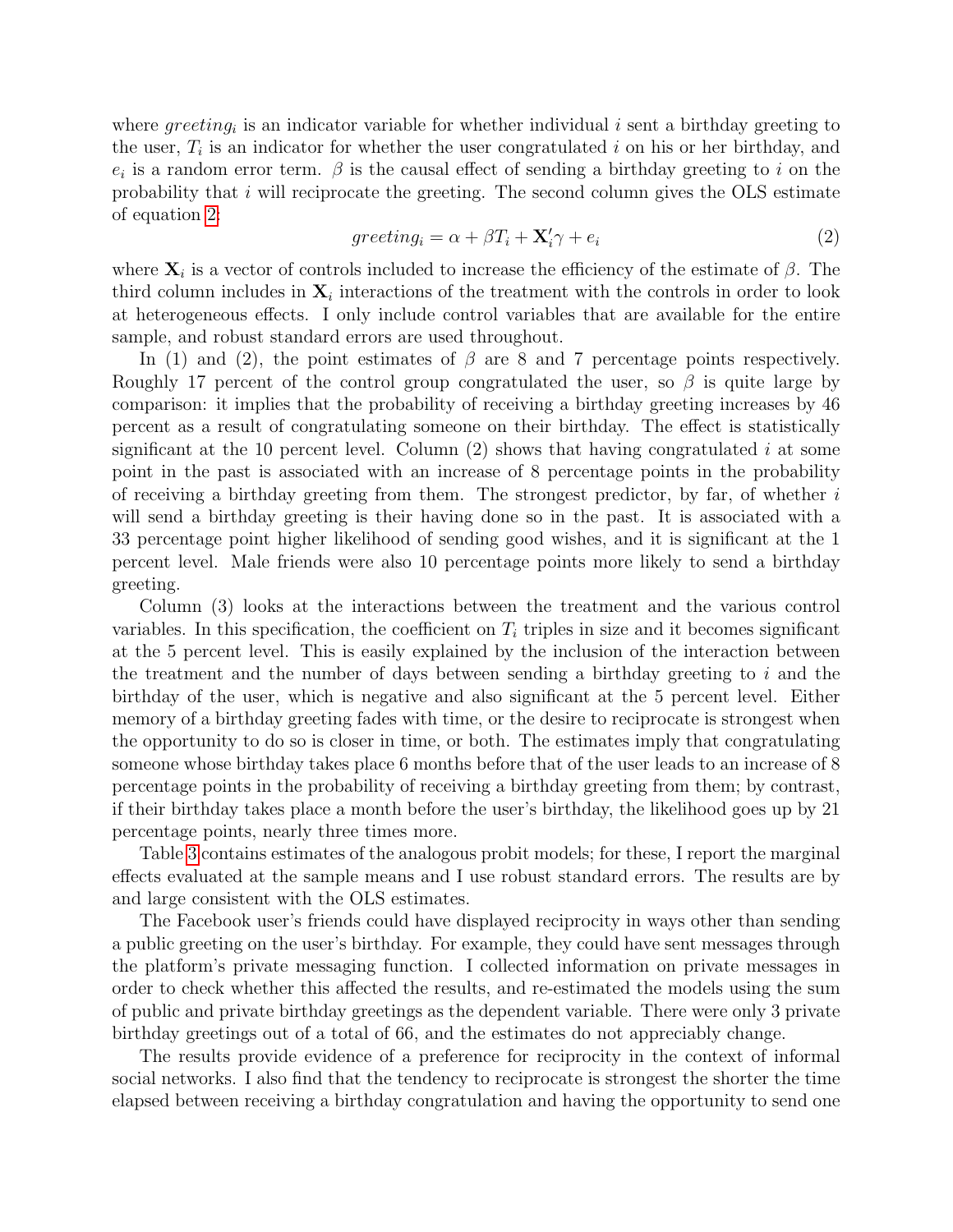in return.

The implications of the experiment in its own narrow context are clear: if someone is interested in getting birthday congratulations from their Facebook friends, they should congratulate them, especially the ones who have a birthday shortly before theirs. The more interesting question, however, is that of external validity: what may the results imply for other kinds of interpersonal relationships, whether online or offline?

It seems reasonable to extrapolate the insights from the experiment to extended social networks in settings in which reciprocity is not costly. To the extent that Facebook reflects relationships in the "real" world, including family, friends, and acquaintances within the network, it seems reasonable to conclude that the results can apply to offline interactions as well. But it would not be sensible to conclude from this experiment, for example, that purchasing an expensive gift for a friend would tend to result in receiving an expensive gift in return. Drawing conclusions about reciprocity when the cost of reciprocating is high would be a stretch. Nevertheless, plenty of economically valuable things can be cost-free for the giver and for the reciprocator. An example would be job referrals, which can happen through friends of Facebook friends, through other online social networks such as LinkedIn, or by emailing a friend's resume to an employer in order to return a similar favor. Valuable information too can be selectively - and cheaply - conveyed to friends who have been "nice" in the past: if someone has shared advice on refinancing student loans, or on applying for funding of some kind, it is free to send along similar information. In general, then, it makes sense to conclude that wherever information or other low-cost goods can be shared with one's social networks - online or offline - reciprocity can play an important role.

#### References

- <span id="page-5-6"></span>Banerjee, A., Chandrasekhar, A.G., Duflo, E., and Jackson, M.O. (2013) "The diffusion of microfinance". *Science*, **341**, no. 6144. ISSN 0036-8075.
- <span id="page-5-1"></span>Finan, F. and Schechter, L. (2012) "Vote-Buying and Reciprocity". Econometrica, 80, no. 2, 863–881.
- <span id="page-5-2"></span>Gneezy, U. and List, J.A. (2006) "Putting Behavioral Economics to Work: Testing for Gift Exchange in Labor Markets Using Field Experiments". Econometrica, 74, no. 5, 1365– 1384.
- <span id="page-5-0"></span>Greitemeyer, T., Mugge, D.O., and Bollermann, I. (2014) "Having responsive facebook friends affects the satisfaction of psychological needs more than having many facebook friends". *Basic and Applied Social Psychology*, **36**, no. 3, 252–258.
- <span id="page-5-4"></span>Ioannides, Y.M. and Loury, L.D. (2004) "Job Information Networks, Neighborhood Effects, and Inequality". Journal of Economic Literature, 42, no. 4, 1056–1093.
- <span id="page-5-5"></span>Jack, W. and Suri, T. (2014) "Risk Sharing and Transactions Costs: Evidence from Kenya's Mobile Money Revolution". American Economic Review, 104, no. 1, 183–223.
- <span id="page-5-3"></span>Kube, S., Marechal, M.A., and Puppe, C. (2012) "The Currency of Reciprocity: Gift Exchange in the Workplace". American Economic Review, 102, no. 4, 1644–62.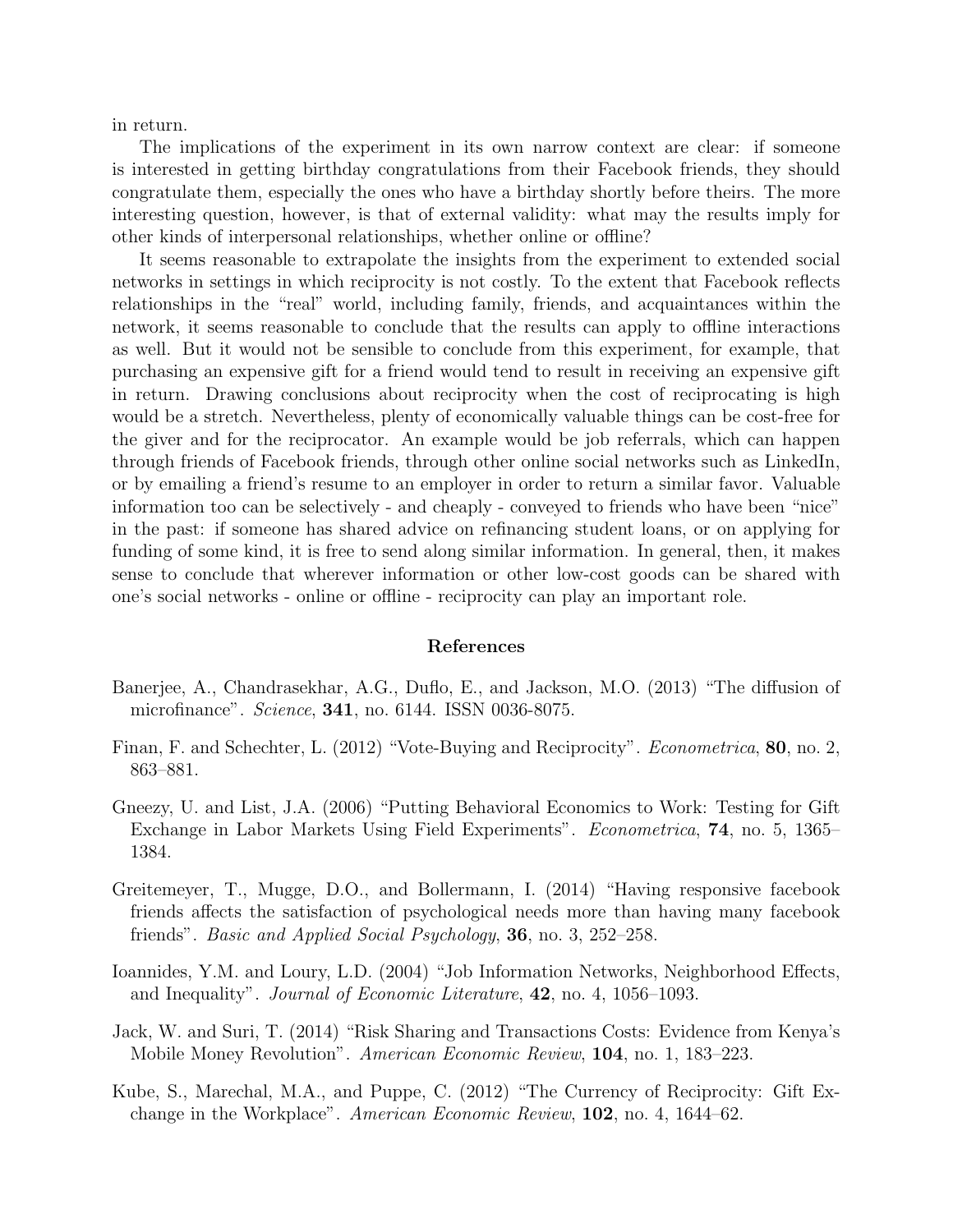- <span id="page-6-2"></span>List, J.A. (2011) "Why Economists Should Conduct Field Experiments and 14 Tips for Pulling One Off". Journal of Economic Perspectives, 25, no. 3, 3–16.
- <span id="page-6-4"></span>Mckenzie, D. and Rapoport, H. (2007) "Network effects and the dynamics of migration and inequality: Theory and evidence from Mexico". Journal of Development Economics, 84, no. 1, 1–24.
- <span id="page-6-3"></span>Munshi, K. (2003) "Networks in the modern economy: Mexican migrants in the u. s. labor market". The Quarterly Journal of Economics, 118, no. 2, 549–599.
- <span id="page-6-1"></span>Sobel, J. (2005) "Interdependent preferences and reciprocity". *Journal of Economic Litera*ture, **43**, no. 2, 392-436.
- <span id="page-6-5"></span>Townsend, R.M. (1994) "Risk and Insurance in Village India". Econometrica, 62, no. 3, 539–91.
- <span id="page-6-0"></span>Wilson, R.E., Gosling, S.D., and Graham, L.T. (2012) "A review of facebook research in the social sciences". Perspectives on Psychological Science, 7, no. 3, 203–220.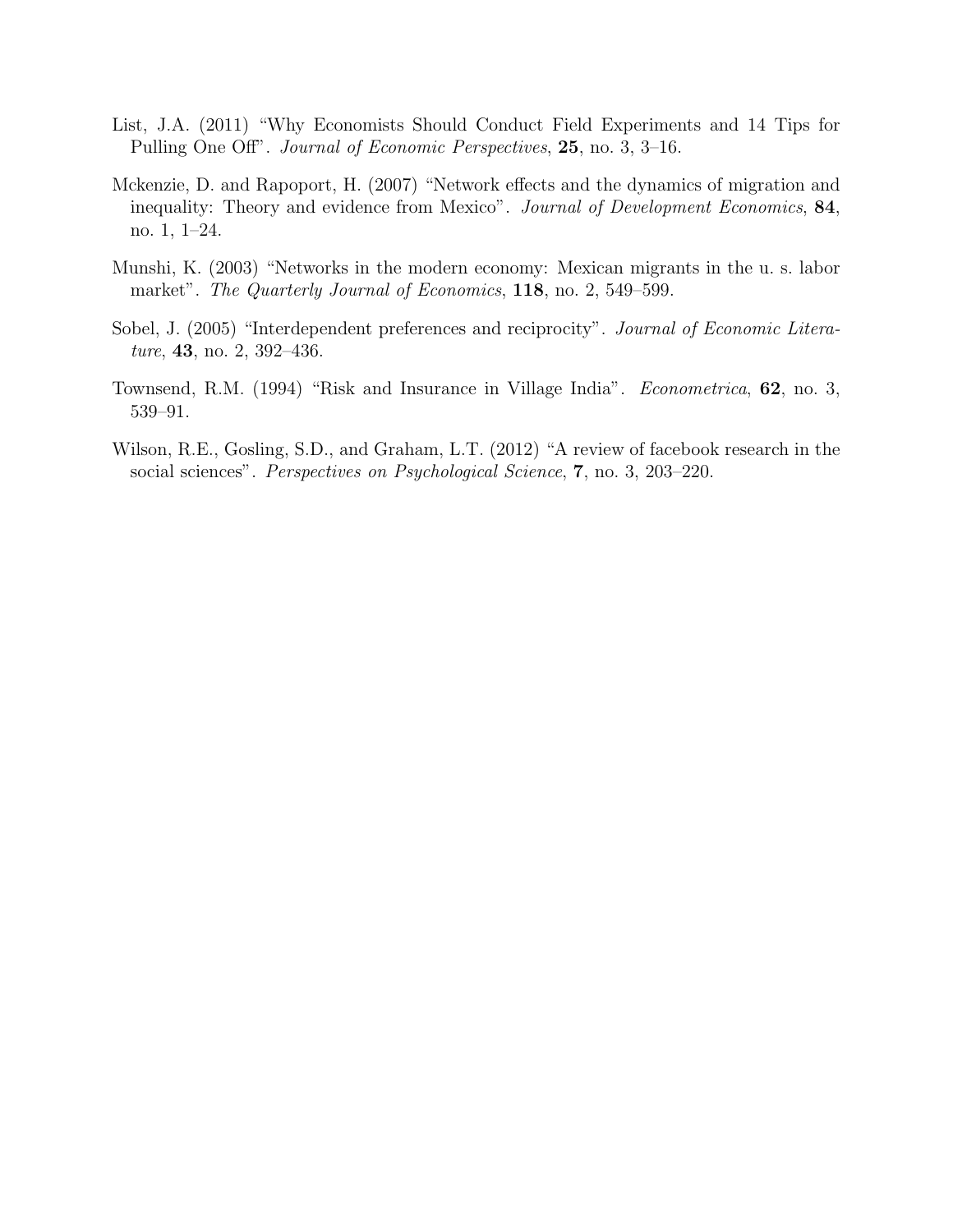|                                                  | (1) | $\left( 2\right)$ | (3)    |
|--------------------------------------------------|-----|-------------------|--------|
| VARIABLES                                        | Ν   | mean              | s.d.   |
|                                                  |     |                   |        |
| Sent greeting after treatment                    | 308 | 0.205             | 0.404  |
| Treated                                          | 308 | 0.461             | 0.499  |
| Greetings received as counted by FB the next day | 270 | 61.67             | 52.35  |
| Number of Friends                                | 273 | 583.9             | 471.6  |
| Was congratulated in the past                    | 308 | 0.412             | 0.493  |
| Sent congratulations in the past                 | 308 | 0.373             | 0.484  |
| Age                                              | 134 | 33.57             | 8.662  |
| Birthday is x Days Before User's Birthday        | 308 | 180.8             | 99.39  |
| Years of Facebook Friendship                     | 303 | 5.696             | 2.084  |
| Married                                          | 294 | 0.466             | 0.500  |
| Male                                             | 308 | 0.490             | 0.501  |
| High School Degree                               | 293 | 0.0307            | 0.173  |
| Some college                                     | 293 | 0.00683           | 0.0825 |
| Bachelor's Degree                                | 293 | 0.451             | 0.498  |
| Master's Degree                                  | 293 | 0.222             | 0.416  |
| Professional Doctorate                           | 293 | 0.0546            | 0.228  |
| Research Doctorate                               | 293 | 0.235             | 0.425  |
|                                                  |     |                   |        |

<span id="page-7-0"></span>Table 1: Descriptive Statistics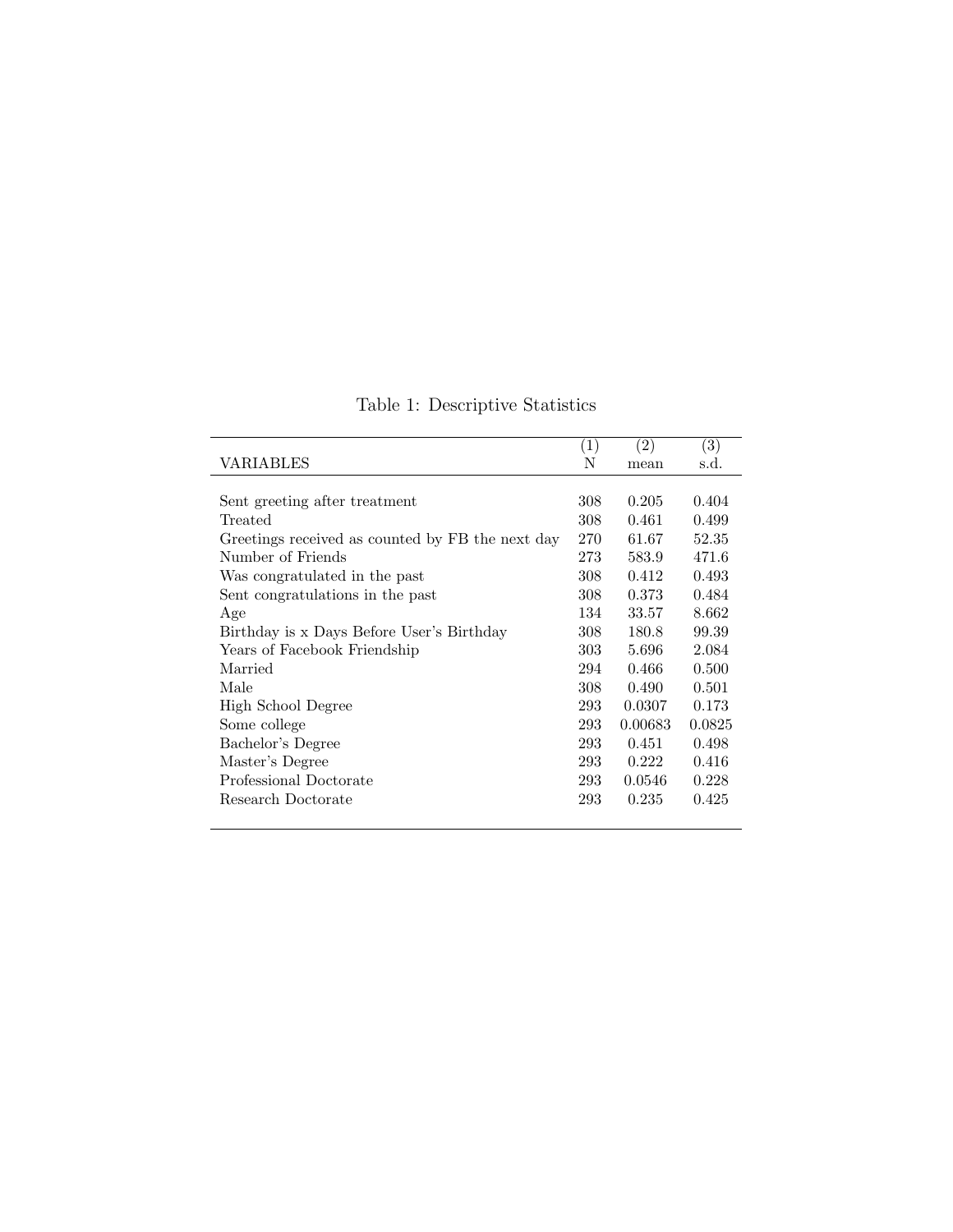| Dependent Variable is Whether a Birthday Greeting Was Received | (1)        | $\left( 2\right)$ | (3)           |  |  |  |  |  |
|----------------------------------------------------------------|------------|-------------------|---------------|--|--|--|--|--|
|                                                                |            |                   |               |  |  |  |  |  |
| Treated                                                        | $0.0778*$  | $0.0730*$         | $0.241**$     |  |  |  |  |  |
|                                                                | (0.0465)   | (0.0427)          | (0.0960)      |  |  |  |  |  |
| Was congratulated in the past                                  |            | $0.0836*$         | $0.133**$     |  |  |  |  |  |
|                                                                |            | (0.0449)          | (0.0576)      |  |  |  |  |  |
| Sent congratulations in the past                               |            | $0.326***$        | $0.305***$    |  |  |  |  |  |
|                                                                |            | (0.0500)          | (0.0653)      |  |  |  |  |  |
| Birthday is x Days Before User's Birthday                      |            | $-0.000238$       | 0.000171      |  |  |  |  |  |
|                                                                |            | (0.000216)        | (0.000277)    |  |  |  |  |  |
| Male                                                           |            | $0.0978**$        | 0.0793        |  |  |  |  |  |
|                                                                |            | (0.0416)          | (0.0512)      |  |  |  |  |  |
| Treated $\times$ Was congratulated in the past                 |            |                   | $-0.115$      |  |  |  |  |  |
|                                                                |            |                   | (0.0894)      |  |  |  |  |  |
| Treated $\times$ Sent congratulations in the past              |            |                   | 0.0424        |  |  |  |  |  |
|                                                                |            |                   | (0.0998)      |  |  |  |  |  |
| Treated $\times$ Birthday is x Days Before User's Birthday     |            |                   | $-0.000890**$ |  |  |  |  |  |
|                                                                |            |                   | (0.000438)    |  |  |  |  |  |
| Treated $\times$ Male                                          |            |                   | 0.0525        |  |  |  |  |  |
|                                                                |            |                   | (0.0840)      |  |  |  |  |  |
| Constant                                                       | $0.169***$ | 0.00983           | $-0.0648$     |  |  |  |  |  |
|                                                                | (0.0292)   | (0.0457)          | (0.0537)      |  |  |  |  |  |
|                                                                |            |                   |               |  |  |  |  |  |
| Observations                                                   | 308        | 308               | 308           |  |  |  |  |  |
| R-squared                                                      | 0.009      | 0.201             | 0.219         |  |  |  |  |  |
| Robust standard errors in parentheses                          |            |                   |               |  |  |  |  |  |

<span id="page-8-0"></span>Table 2: OLS Estimates of the Effect of Sending a Birthday Greeting on the Probability Receiving One

> Robust standard errors in parentheses \*\*\* p<0.01, \*\* p<0.05, \* p<0.1